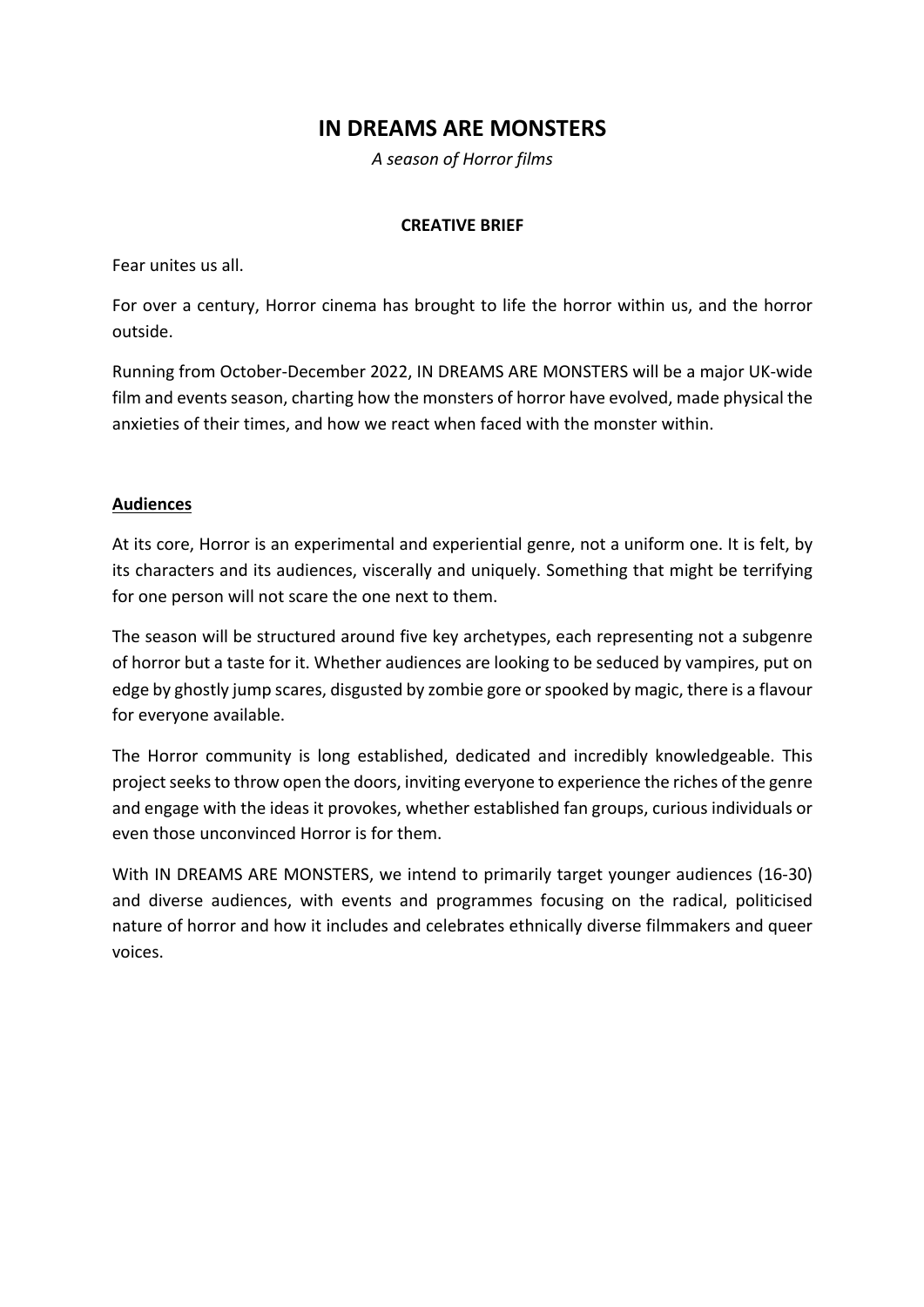#### **PROGRAMMING APPROACH**

#### **Why Now?**

Horror has been the most radical, provocative genre since the very inception of cinema. Forcing audiences to confront their darkest thoughts, offering a platform to marginalised voices, and providing community to those excluded from the mainstream, the genre has been politicised from day one.

Over the last two years, fear has been what's united us. The pandemic has upended our relationship with our bodies, our idea of home and social interactions. Alongside social discontent and instability, we have seen Horror increasingly embraced by audiences and critics alike.

We are focusing on the mythological, otherworldly and supernatural, charting the evolution of horror imagery. How on-screen bodies, monsters and allegory have been used to reflect the world around us. This project will explore Horror cinema as the folklore of the 20th century, encapsulated by five recurring figures.

#### **Structure and Messaging**

#### *Witch | Beast | Ghost | Zombie | Vampire*

Through five mythical archetypes, horror has politicised the body and made physical our fears, anxieties and impulses. Through the evolution of these archetypes, we can trace how monstrous bodies have been represented, and how they have been reclaimed by new voices in horror filmmaking.

Each of these archetypes inform a stylistic approach or taster of horror, that can be used as a guidebook for audiences searching for films which suit them.

#### *The Politicised Body*

Through distortions, transformations and even the destruction of bodies on screen, Horror has been used to amplify political themes, offer opportunities for reclamation, defiance against threats, and force audiences to confront the 'inner monster' within us all.

Throughout the history of the genre, anxieties or social issues of the time are reflected through monstrous visions. Horror and monsters have offered a space for outsider or marginalised voices to explore challenging ideas in an accessible way.

Whilst bodies on screen undergo radical treatment or transformation, the physical nature of the genre is reflected in its audience. Pulses quicken, palms sweat, muscles tense, blood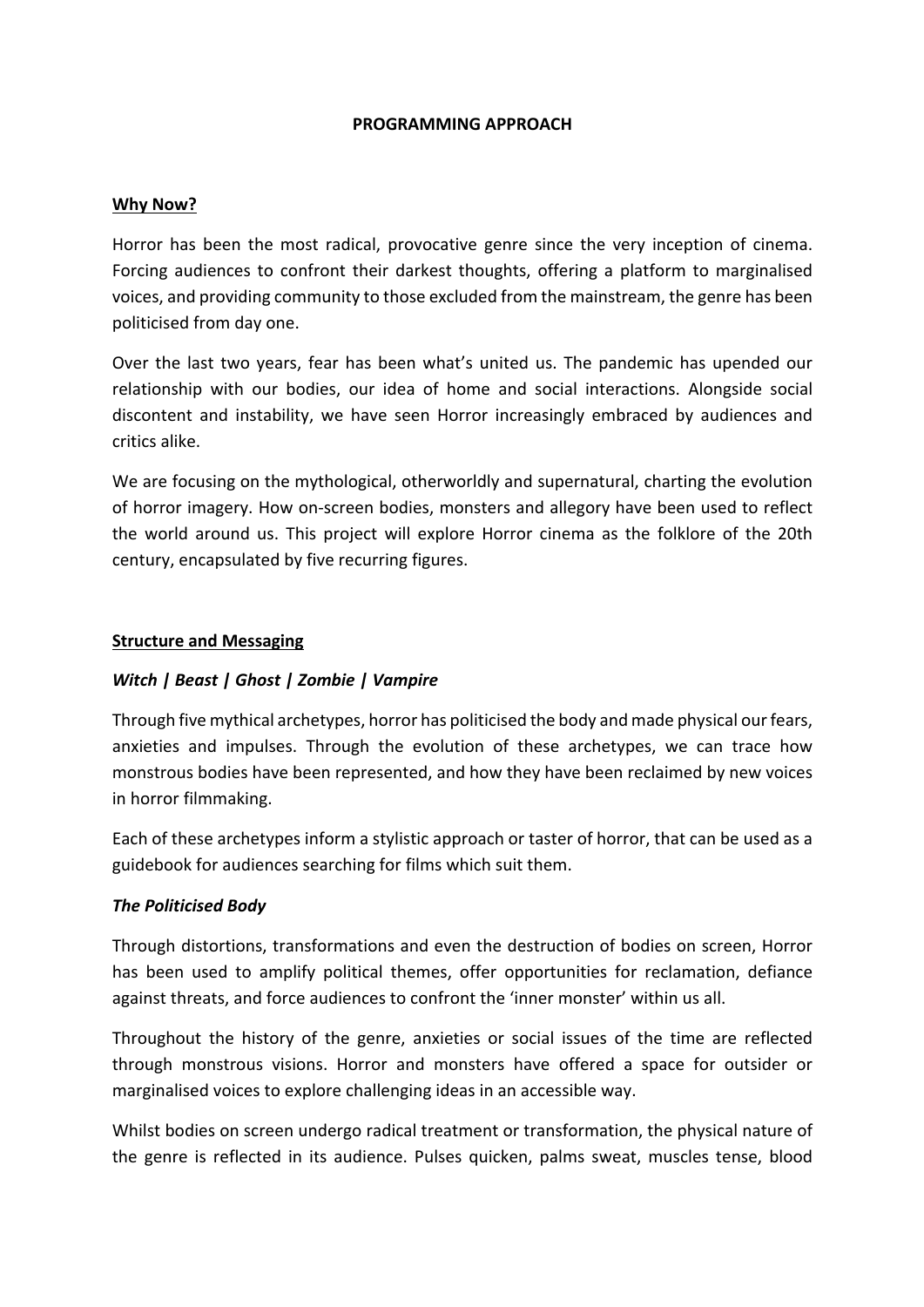pressure spikes. We will explore how the creation of fear impacts our immersion in film, and our response to its ideas.

Is fear truly what unites us, and what can we learn from it?

## **What we are looking for:**

Ambitious, original and engaging film events and activities that will draw focus on the season, attract audiences, existing and new, and highlight the creativity and curatorial expertise of FAN exhibitors across the UK.

To this end, we are offering **up to £15,000 to put on small, medium or large scale programmes and events responding to our creative brief for the season**:

Activities can consist of (but are not limited to):

- One-off special curated events including site specific, immersive and 'event cinema' projects
- New commissioned events and installations with a focus on film and the potential to scale or tour across the UK
- Interactive engagement activity for communities and families such as workshops and other art-focussed/cultural activities
- Independent programming enriched by talent interviews, Q&As, and other forms of critical engagement enhancing or extending an existing venue or festival's core programme

Enhancement should be an integral part of the proposal, making the collective film-watching experience unique and memorable, in line with Major Programmes objectives.

Engaging young audiences is a key priority for BFI FAN, so we encourage activities primarily targeting 16-30 demographics.

The season's focus is on the radical, politicised nature of horror, and how it offers a platform to marginalised voices. With this in mind, we encourage proposals that include and celebrate ethnically diverse, queer, and female filmmakers and talents. And in doing so, represent, celebrate, speak and appeal to diverse audiences and communities across FAN.

**Please note:** We will support in person and hybrid activities.